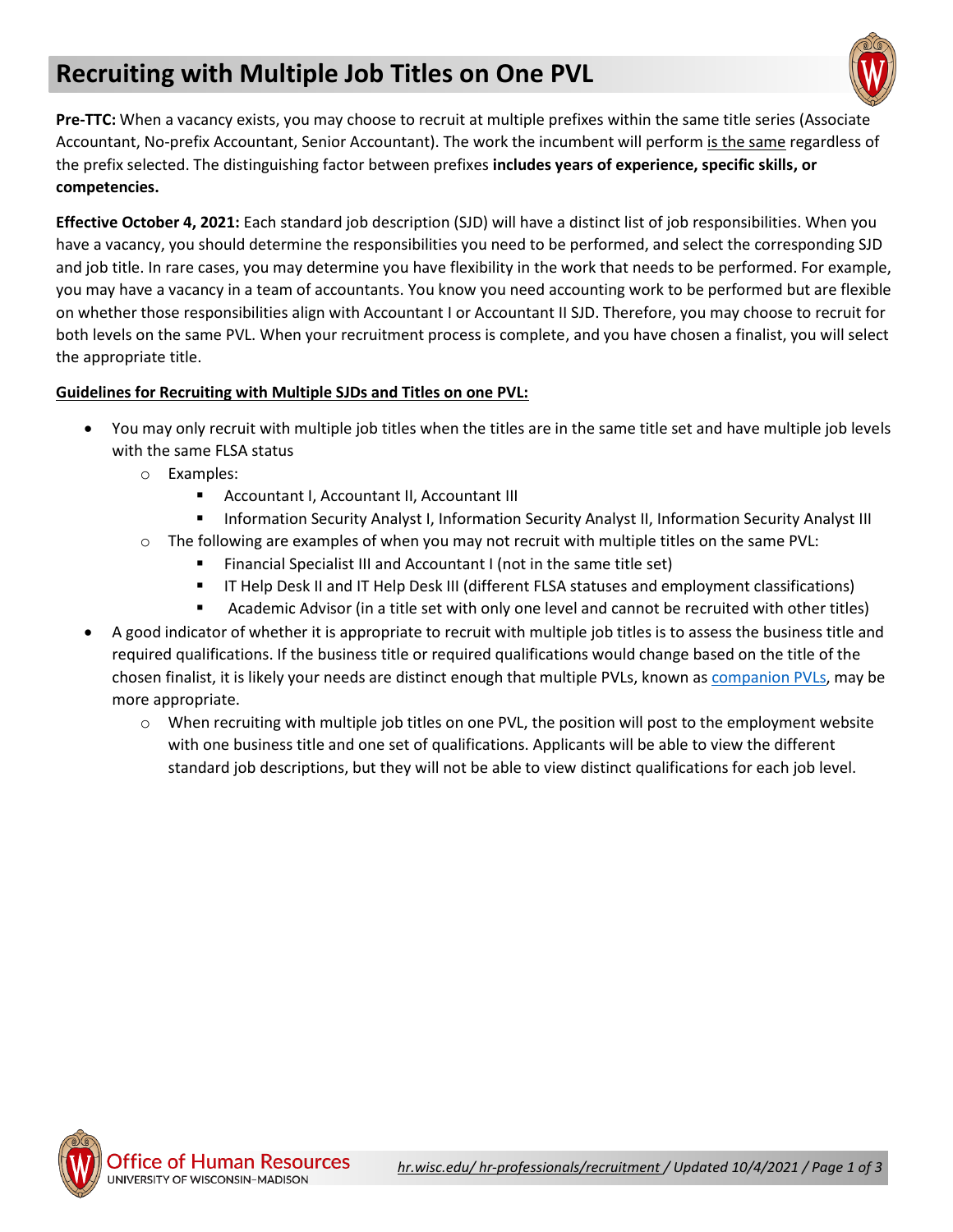## **Instructions for Adding Multiple Titles in JEMS PVL**

1) On the **Salary/Title** tab, add the job codes of the positions you are recruiting for.

| Salary/Title<br>Recruitment Info   Position Description<br>Contact<br>Core                       | <b>REP</b><br>Status History   Person Hired<br>Cat-A<br>Comment                                       |  |  |  |  |  |  |  |  |  |
|--------------------------------------------------------------------------------------------------|-------------------------------------------------------------------------------------------------------|--|--|--|--|--|--|--|--|--|
| <b>Title/Salary</b>                                                                              |                                                                                                       |  |  |  |  |  |  |  |  |  |
| <b>Salary</b>                                                                                    |                                                                                                       |  |  |  |  |  |  |  |  |  |
| Pay Basis ANNUAL<br>$\mathbf{v}$   A                                                             | Salary Qualifier Depending on Qualifications<br>∑∥Q                                                   |  |  |  |  |  |  |  |  |  |
| 55,000.000<br><b>Maximum</b><br><b>Minimum</b>                                                   | 86,324.000<br>86,324.000<br><b>Authorized Max</b>                                                     |  |  |  |  |  |  |  |  |  |
| Advertise<br>Pre Approved Higher<br>$\overline{\phantom{a}}$<br>Salary Max No<br>Market Range No | <b>Request to Exceed</b><br>$\blacktriangledown$<br>Select<br>Salary Max No<br>▾                      |  |  |  |  |  |  |  |  |  |
| <b>Special Program(s)</b><br><b>Appointment FTE</b>                                              |                                                                                                       |  |  |  |  |  |  |  |  |  |
| 1.000<br>1.000<br><b>Minimum</b><br><b>Maximum</b>                                               | <b>Cluster Hire Program</b><br><b>Type</b><br>Round<br><b>Delete</b>                                  |  |  |  |  |  |  |  |  |  |
| <b>Titles being recruited:</b>                                                                   |                                                                                                       |  |  |  |  |  |  |  |  |  |
| <b>Job Name</b><br><b>Job Code</b>                                                               | <b>Under Utilized</b><br><b>Min</b><br><b>Max</b><br><b>Women Minorities</b><br><b>Basis</b><br>Grade |  |  |  |  |  |  |  |  |  |
| R <sub>10</sub> DN<br><b>ACCOUNTANT</b>                                                          | $\mathsf X$<br>$\mathsf{X}$<br>105<br>86,324.000<br>52,318.000<br>A                                   |  |  |  |  |  |  |  |  |  |
| ASSOC ACCOUNTANT<br>R <sub>10FN</sub>                                                            | 104<br>$\mathsf{x}$<br>45,643.000<br>75,313.000<br>X<br>A                                             |  |  |  |  |  |  |  |  |  |
|                                                                                                  |                                                                                                       |  |  |  |  |  |  |  |  |  |
| w                                                                                                |                                                                                                       |  |  |  |  |  |  |  |  |  |
| $\mathbf{v}$<br><b>COLOR</b><br><b>CONTRACTOR</b>                                                |                                                                                                       |  |  |  |  |  |  |  |  |  |
| <b>Add Title</b><br><b>Delete</b>                                                                |                                                                                                       |  |  |  |  |  |  |  |  |  |
|                                                                                                  |                                                                                                       |  |  |  |  |  |  |  |  |  |

2) On the **Position Description** tab, click on the **View Different Title** button to select the title and customize the position description by clicking on the **Edit/View Position Description Details**.

| Core | Salary/Title                | Contact | Recruitment Info                                             | <b>Position Description</b>                                                                                                                                                                                                                                                                                                                                                                                                              | Cat-A                       | <b>REP</b>                                   | Comment                    | Status History                                | Person Hired |
|------|-----------------------------|---------|--------------------------------------------------------------|------------------------------------------------------------------------------------------------------------------------------------------------------------------------------------------------------------------------------------------------------------------------------------------------------------------------------------------------------------------------------------------------------------------------------------------|-----------------------------|----------------------------------------------|----------------------------|-----------------------------------------------|--------------|
|      | <b>Position Description</b> |         |                                                              |                                                                                                                                                                                                                                                                                                                                                                                                                                          |                             |                                              |                            |                                               |              |
|      | PD for Jobcode R10DN        |         | <b>ACCOUNTANT</b>                                            |                                                                                                                                                                                                                                                                                                                                                                                                                                          | <b>View Different Title</b> |                                              |                            | <b>Edit/View Position Description Details</b> |              |
|      | Job Group Finance           |         |                                                              |                                                                                                                                                                                                                                                                                                                                                                                                                                          |                             |                                              | <b>FLSA Status: Exempt</b> |                                               |              |
|      |                             |         |                                                              |                                                                                                                                                                                                                                                                                                                                                                                                                                          |                             | <b>Institution Job:</b>                      |                            |                                               |              |
|      |                             |         | Job Subgroup Accounting, Financial Operations, and Reporting |                                                                                                                                                                                                                                                                                                                                                                                                                                          |                             |                                              | <b>INo</b>                 |                                               |              |
|      | Jobcode FI001               |         | Accountant I                                                 |                                                                                                                                                                                                                                                                                                                                                                                                                                          |                             | <b>Supervision</b><br><b>Responsibility:</b> | No                         |                                               |              |
|      |                             |         | business unif's financial transactions                       | Job Summary Performs general accounting duties following generally accepted accounting principles and procedures.<br>Prepares financial reports and assists with budgeting. Ensures the accurate recording and reporting of the                                                                                                                                                                                                          |                             |                                              |                            |                                               |              |
|      | <b>Job Summary Detail</b>   |         |                                                              | Under the general supervision of the Assistant director of Cash Management and Financial Control, this<br>position is primarily responsible for centralized financial activities related to cash and revenue.<br>Responsibilities include prepare and accurately record journal entries, account reconciliation, development<br>and maintenance of cash related policies and procedures, and oversight of the financial database used to |                             |                                              |                            |                                               | Edit         |
|      |                             |         |                                                              |                                                                                                                                                                                                                                                                                                                                                                                                                                          |                             |                                              |                            | <b>Spell Check</b>                            |              |

The information entered in the Job Summary Detail box will remain the same for each title. When editing the position description details for each title, the qualifications for each title should be the same or very similar. On the job posting, only the qualifications for the lowest title will appear.